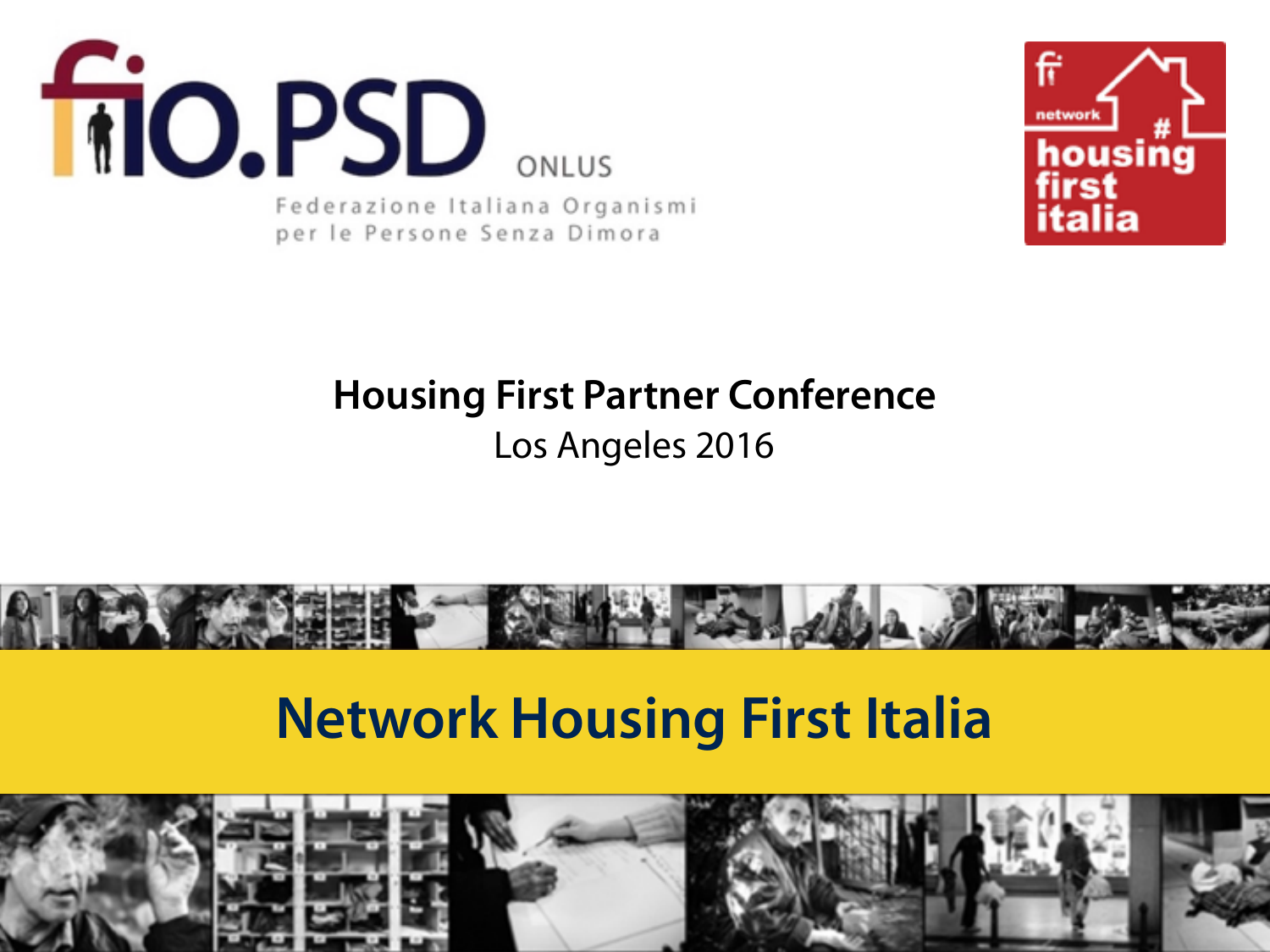

#### **Housing First Italia** Results, Best Practices and Political Challenges

Marco Iazzolino fio.PSD - Network Housing First Italia

Alice Stefanizzi Fondazione Progetto Arca onlus University of Turin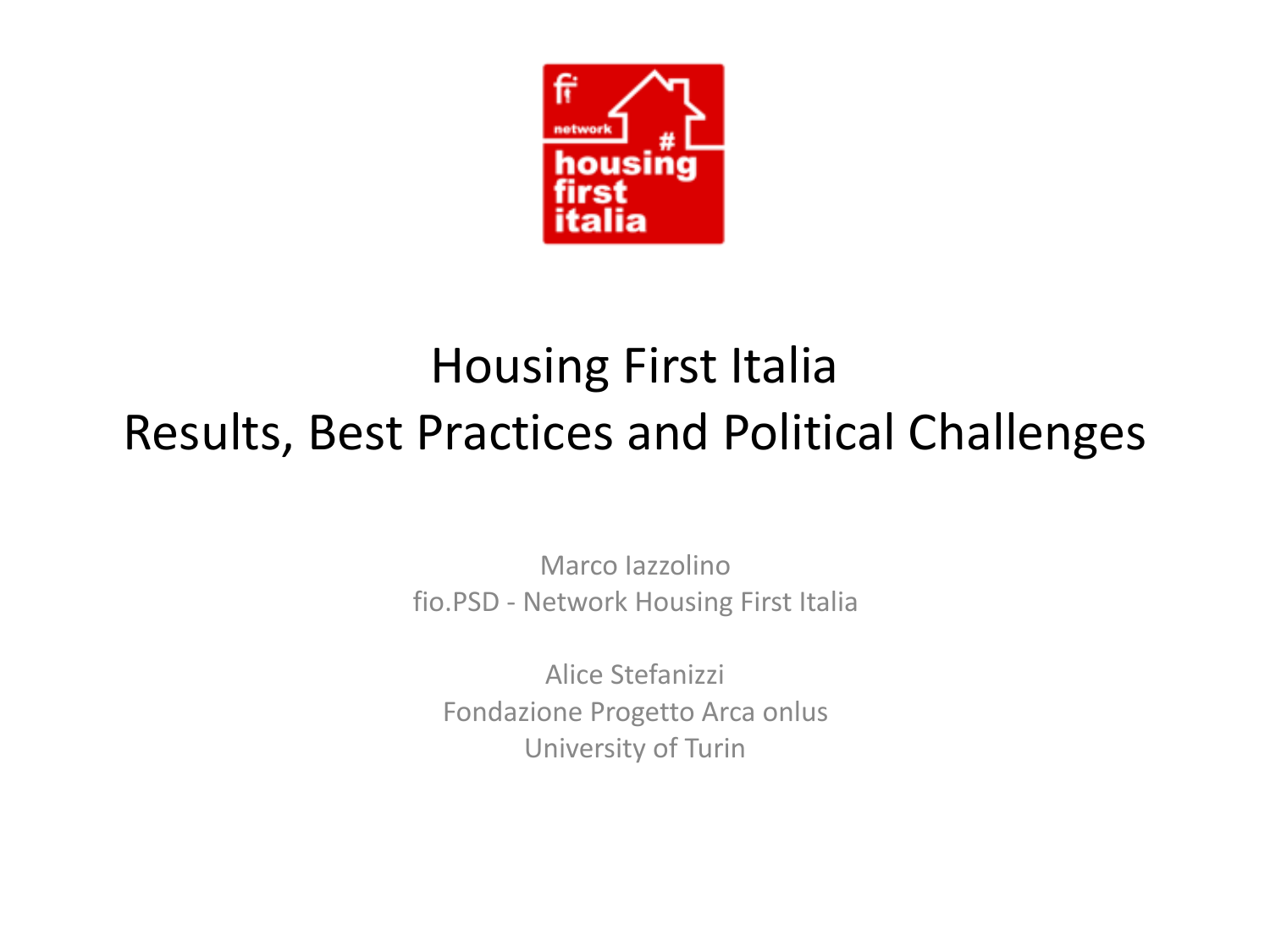# We are going to talk about



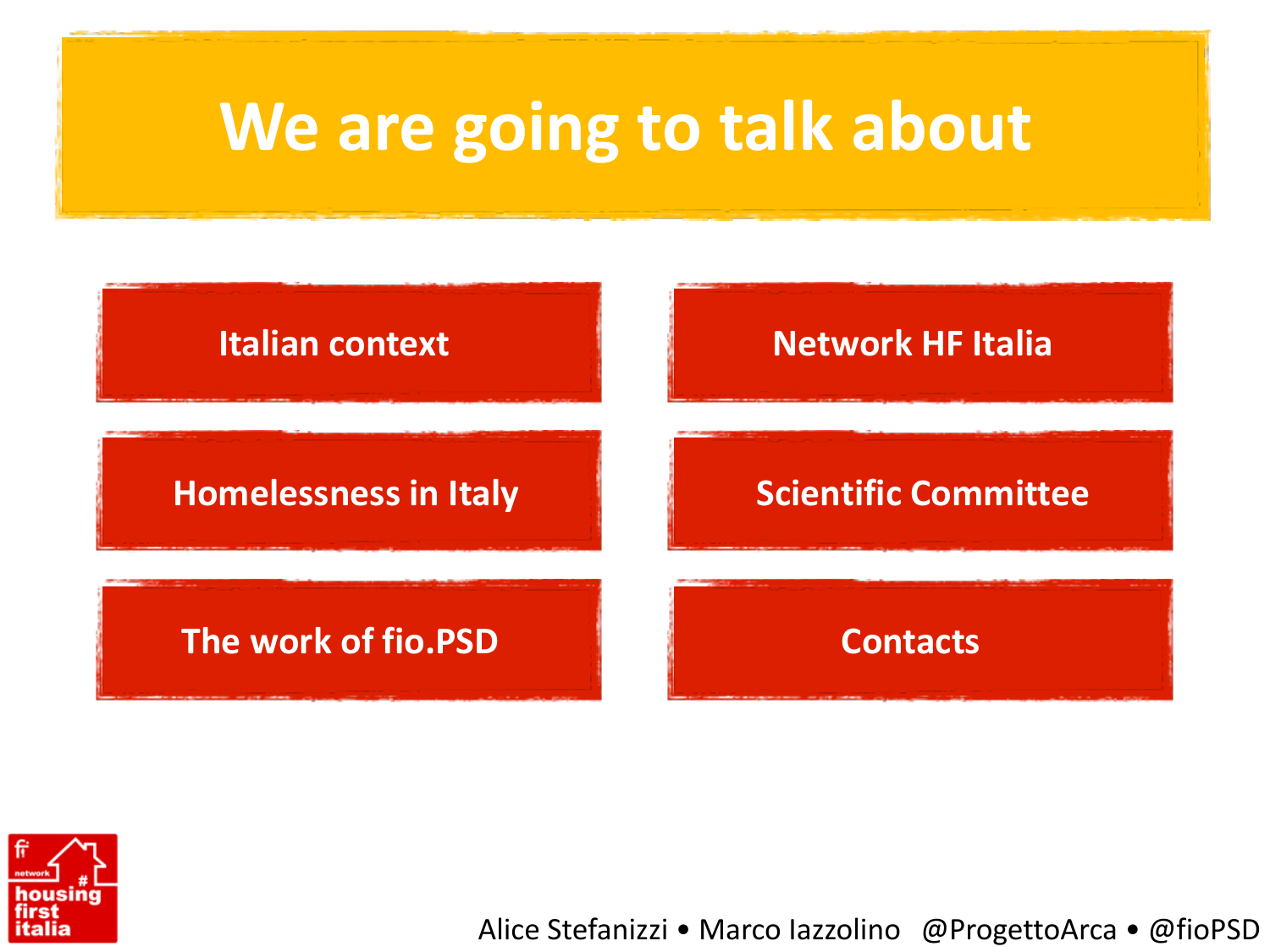

**Homelessness in Italy** 

**The work of Fio.PSD** 

**Network HF Italia** 

**Scientific Committee** 

**Contacts**

#### **Context**

- Micro-economic, environmental and social differences between regions and cities
- Important decrease of public investment in the social field
- Welfare mix: interactions and interdependencies between public and private sectors
- Strong Non for profit environment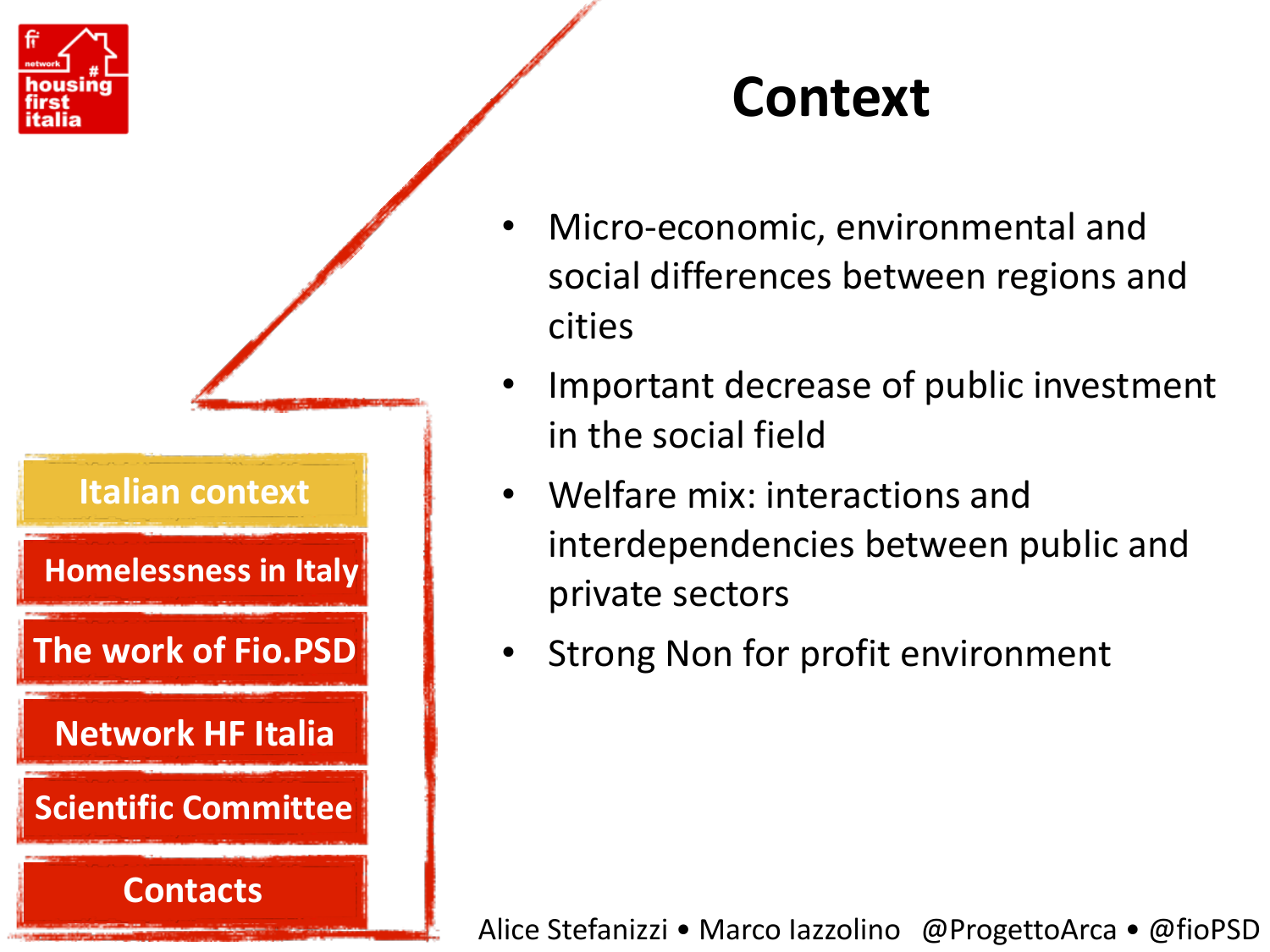

#### **Homelessness**

- 50,700 homeless people
- 0.24% of Italian pop
- 85.7% male
- 58.2% foreigner
- 75.8% younger than 54
- Families, divorced, migrants

Source: Istat, Ministero del Lavoro e delle Politiche Sociali, Caritas Italia, fio.PSD

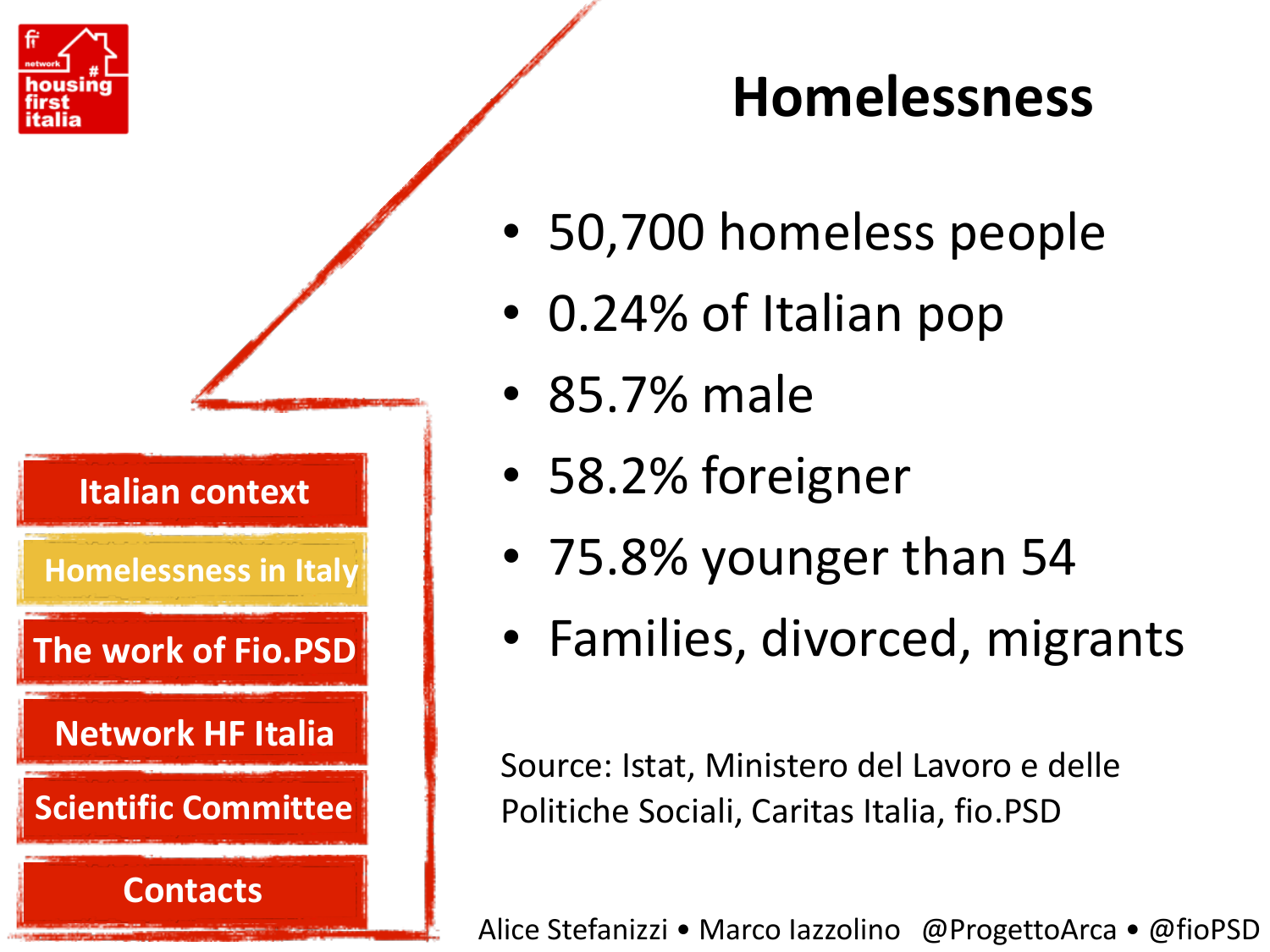

# **fio.PSD**

- Italian Federation of **Organization for Homeless** People ([www.fiopsd.org\)](http://www.fiopsd.org)
- Member of Feantsa ([www.feantsa.org\)](http://www.feantsa.org)
- More than 100 institutions associated
- Founder of Network HF Italia ([www.housingfirstitalia.org\)](http://www.housingfirstitalia.org)

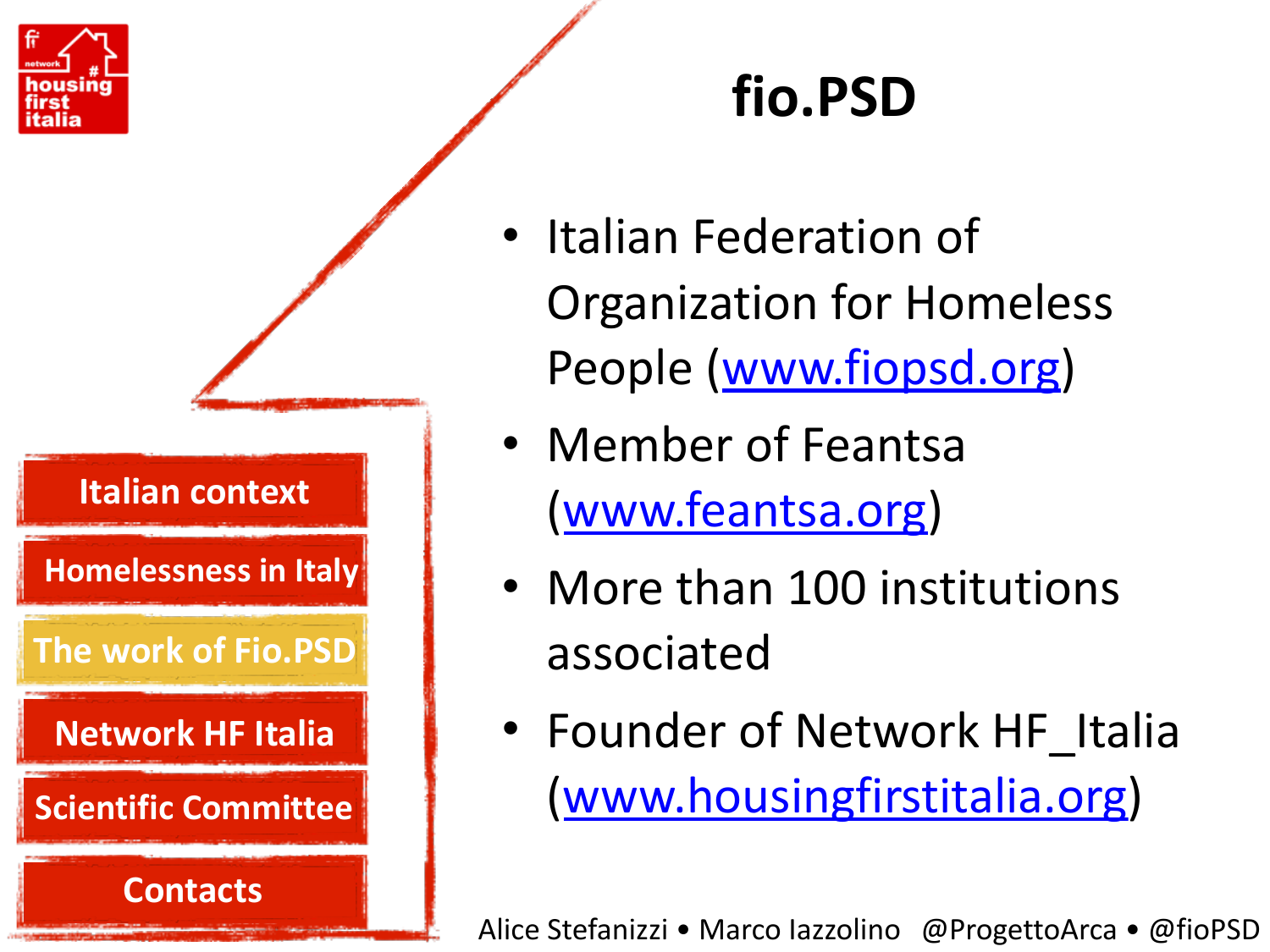

**Homelessness in Italy** 

**The work of Fio.PSD** 

**Network HF Italia** 

**Scientific Committee** 

**Contacts**

### **Network**

- Born in 2014
- Composed by 51 public and private organizations
- 110 social workers employed
- 24 months test
- 10 regions, 20 cities
- 90 apartments (50% private rental housing, 30% religious property, 20% public property)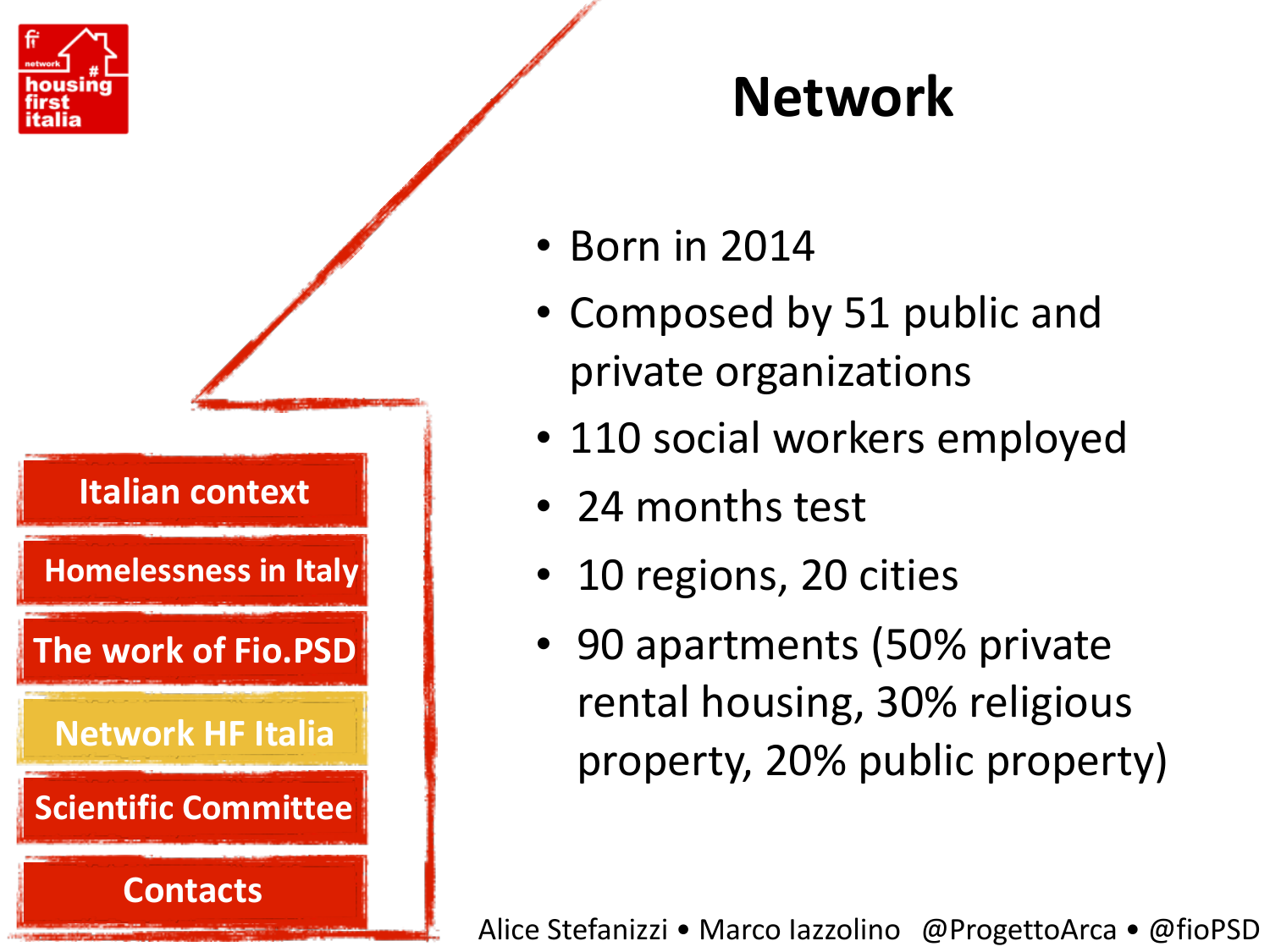

### **Population**

• 187 tenants (45% adults in severe poverty, 20% chronically homeless people, 14% offenders, 11% poor families, 10% homeless with mental disorder)

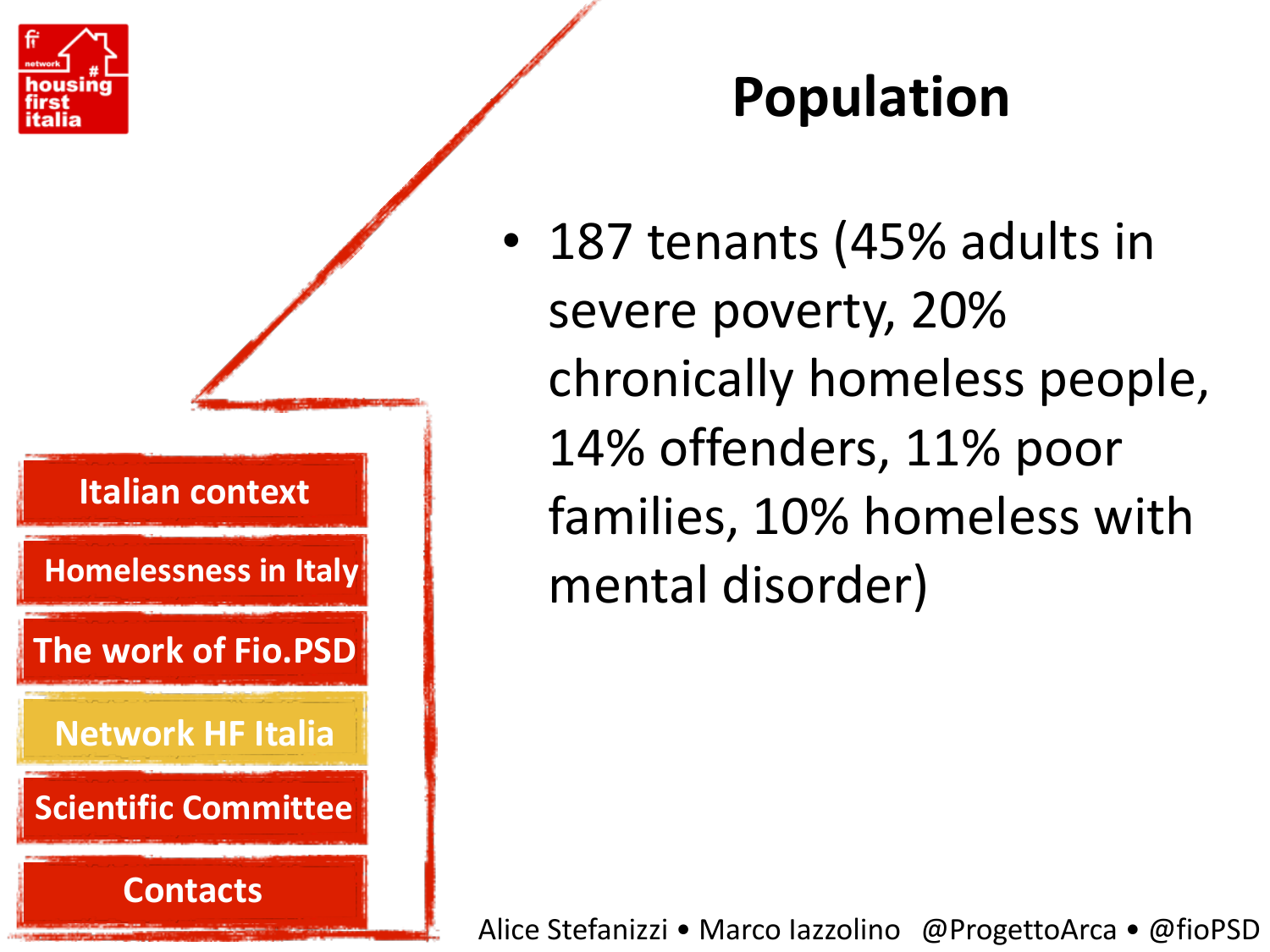

**Homelessness in Italy** 

**The work of Fio.PSD** 

**Network HF Italia** 

**Scientific Committee**

**Contacts**

### **Results**

- Housing retention (80% of housing retention, 8% found another solution, 12% leave the project, 71% report that feel safe at home!)
- Territorial and social integration (46% meet friends and other people outside, 33% enjoy the neighborhood)
- Sensitization! Other involved: neighborhoods, churches, local shops, volunteers, help centers, employment agencies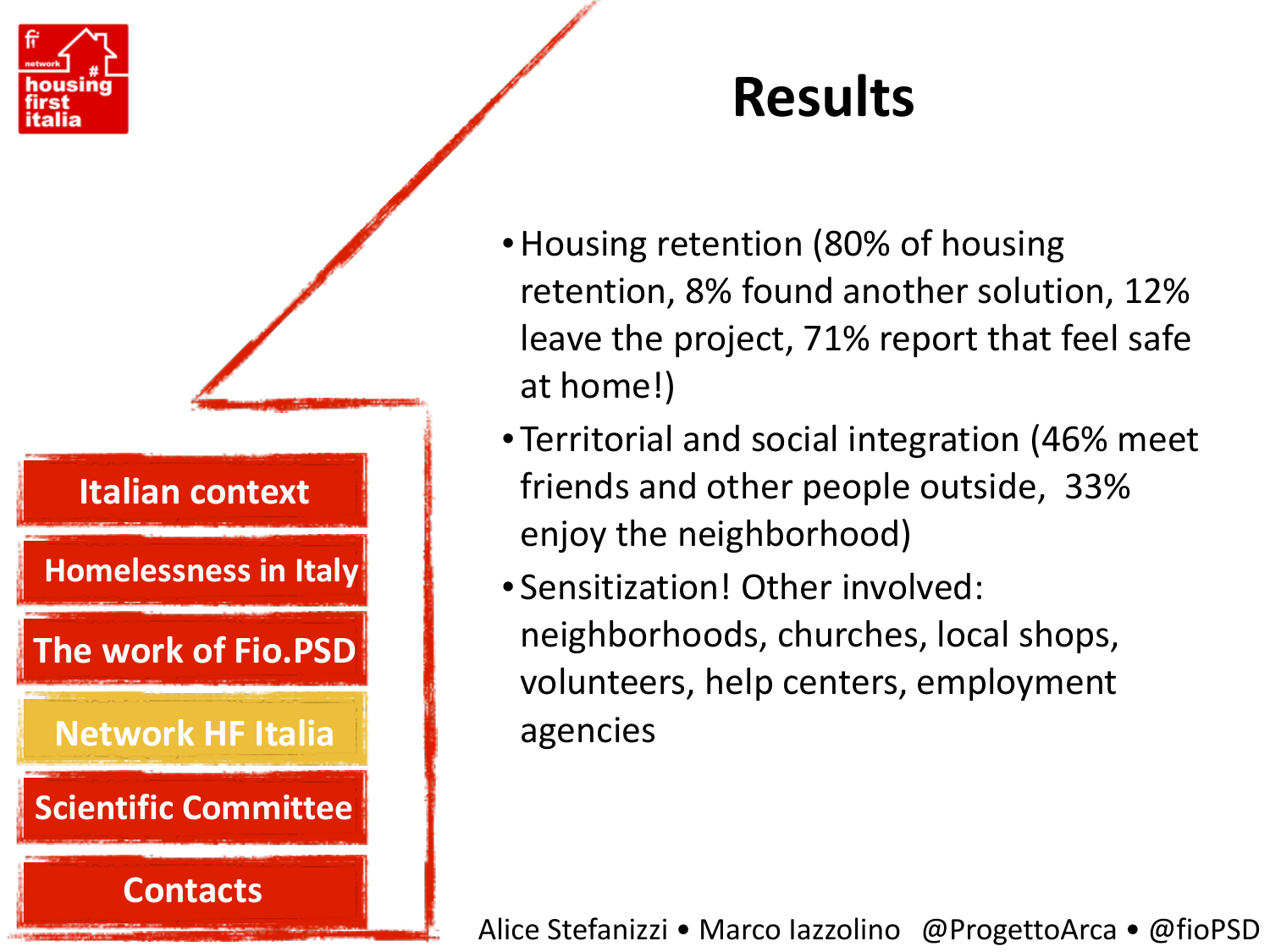

**Homelessness in Italy** 

**The work of Fio.PSD** 

**Network HF Italia** 

**Scientific Committee** 

**Contacts**

#### **Team**

- Multidisciplinary team (training on addiction, harm reduction, trauma) OR outsourced support (physical health, mental health)
- Shared know how among shelter staff and HF staff
- **Great connections with** institutional social workers (City council)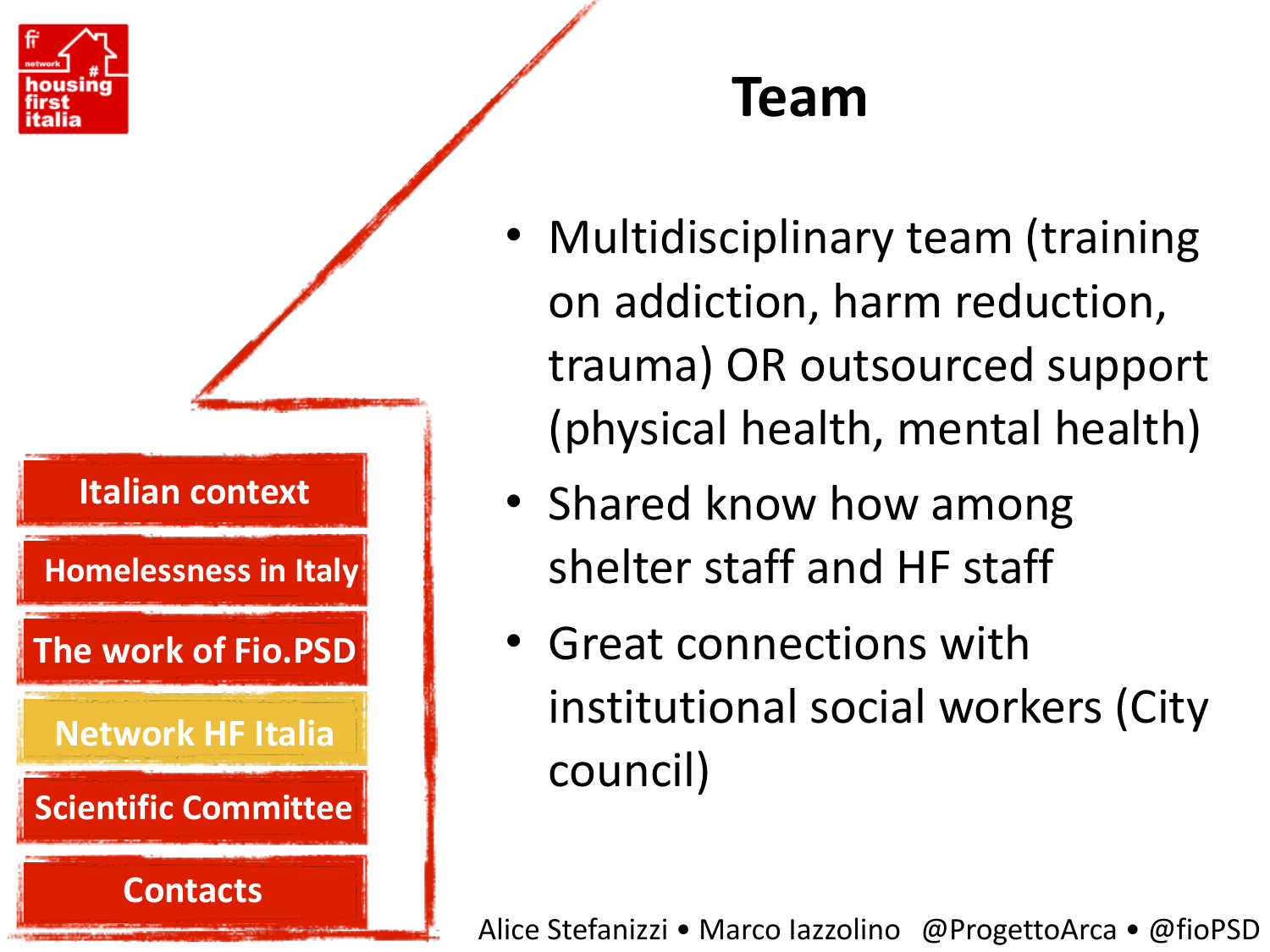

**Homelessness in Italy** 

**The work of Fio.PSD** 

**Network HF Italia** 

**Scientific Committee** 

**Contacts**

#### **Peer support**

- Most of peer support in shelters
- Few experiments in housing related programs
- Need of research, data and specific education
- Change of approach: the importance of HRM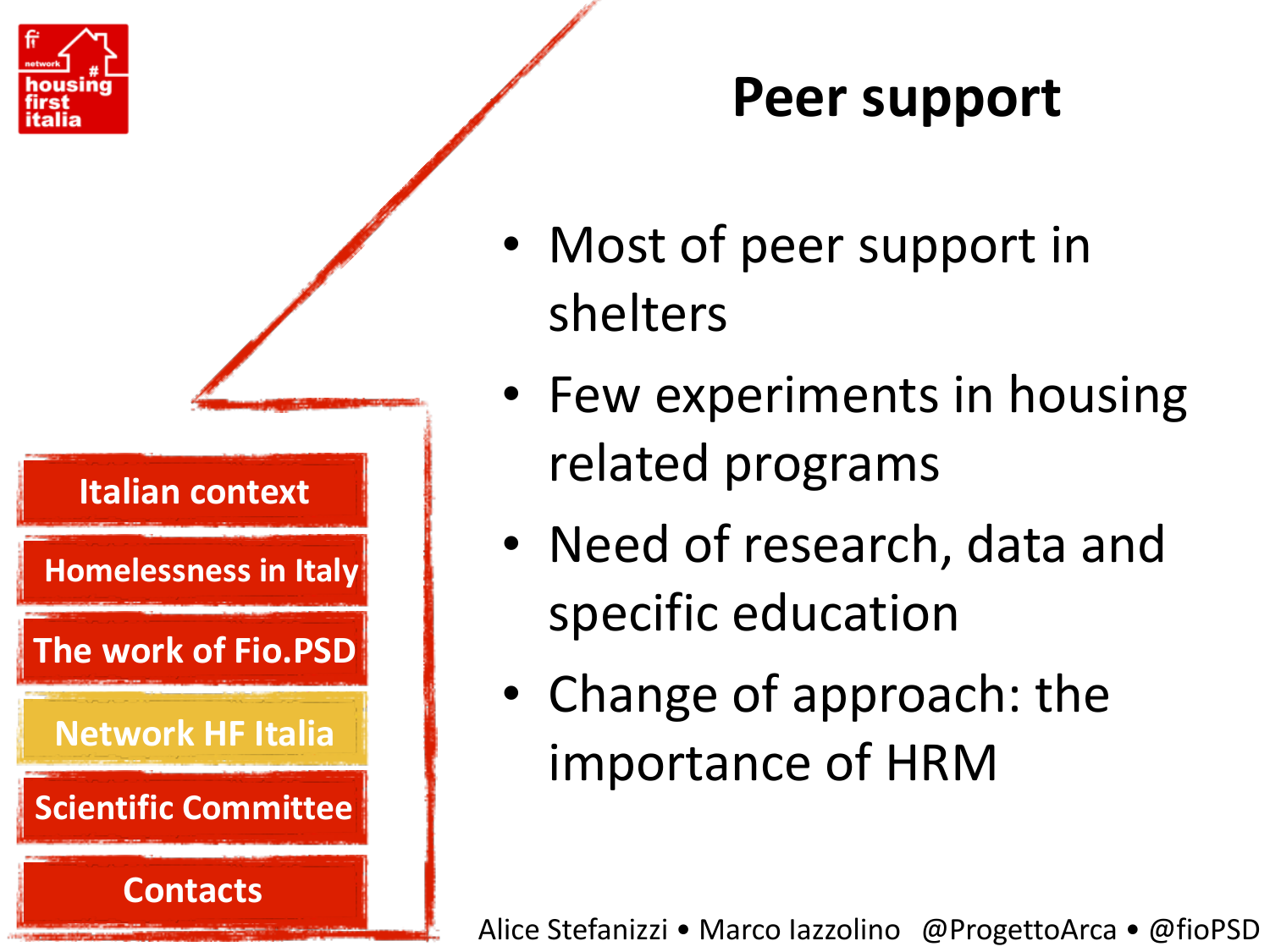

**Homelessness in Italy** 

**The work of Fio.PSD** 

**Network HF Italia** 

**Scientific Committee** 

**Contacts**

#### **Economics**

- Difficulties with private market (lack of apartments! More than one person in a unit?)
- No basic income
- Most of institutional funds to shelters/staircase (lack of data on homelessness costs)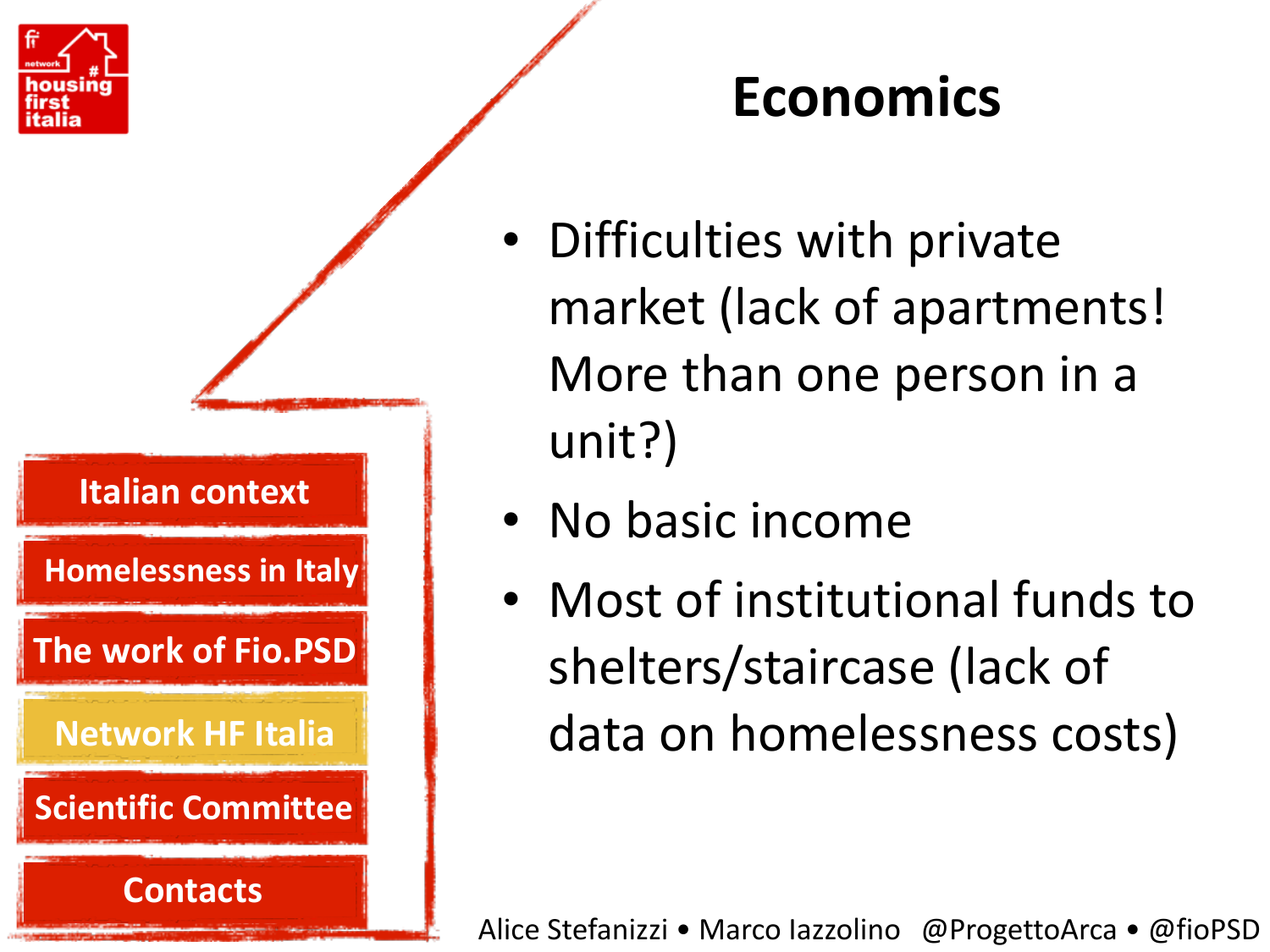

**Homelessness in Italy** 

**The work of Fio.PSD** 

**Network HF Italia** 

**Scientific Committee**

**Contacts**

# **Fundraising**

- Costs for housing, management, workers and administrative activities by providers (or shared by local authorities and organizations through public agreements)
- Private and corporate fundraising
- Marketing campaigns
- Problem with long term rental commitment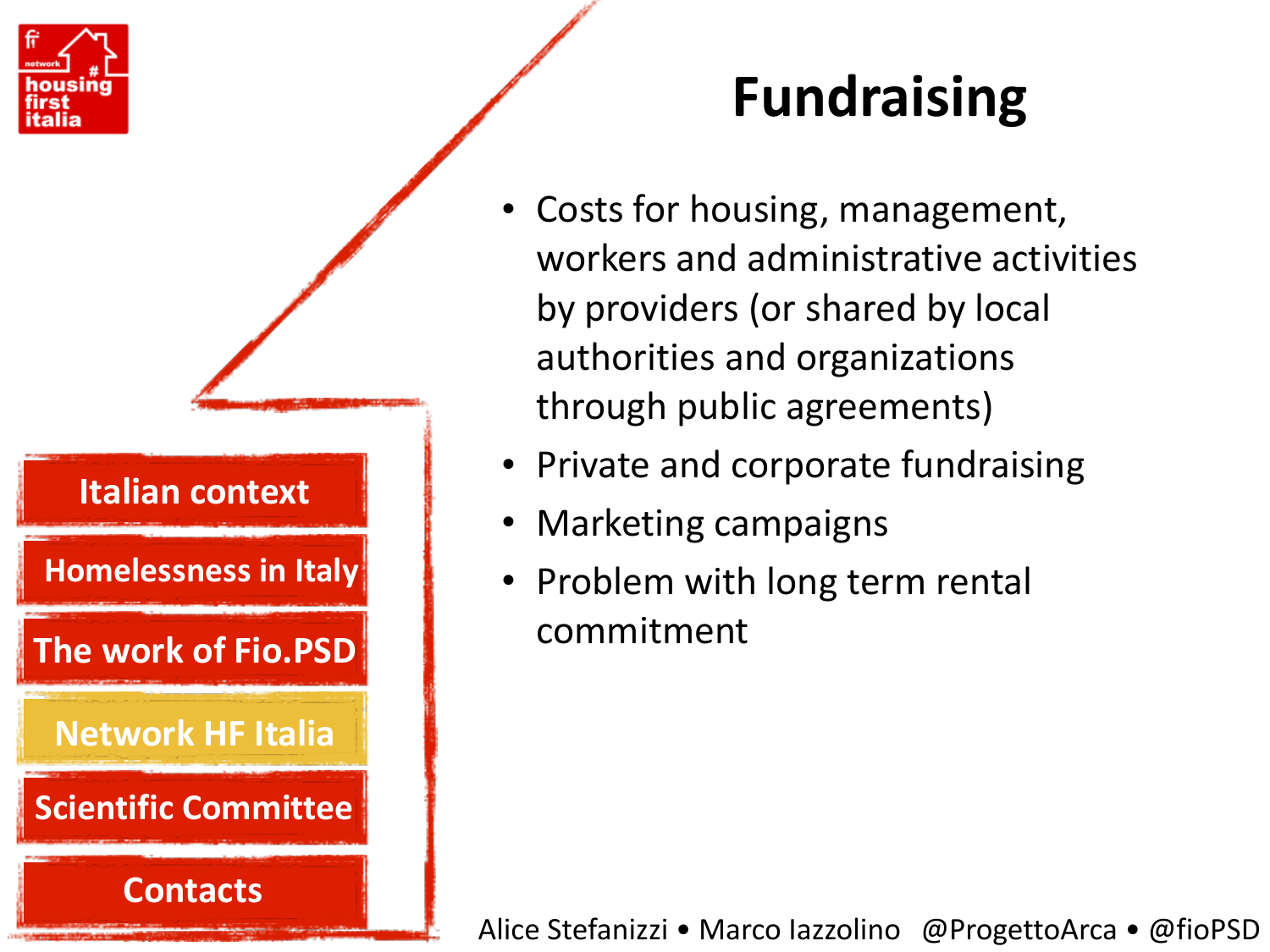

**Homelessness in Italy** 

**The work of Fio.PSD** 

**Network HF Italia** 

**Scientific Committee**

**Contacts**

#### **Advocacy**

- 2015 National Guidelines regarding the tackle of adult exclusion provide: European typology of Housing Exclusion (ETHOS) as a common definition of homelessness; results of the last National Survey on homelessness in Italy; minimum standard of services for homeless people through standardized and homogeneous key features for public services [\(http://www.fiopsd.org/wp-content/uploads/](http://www.fiopsd.org/wp-content/uploads/2015/11/Linee-di-Indirizzo.pdf) 2015/11/Linee-di-Indirizzo.pdf)
- **First achievement: National Guidelines** pointed out the HF approach as the main feature of public policies to tackle homelessness at all level of government!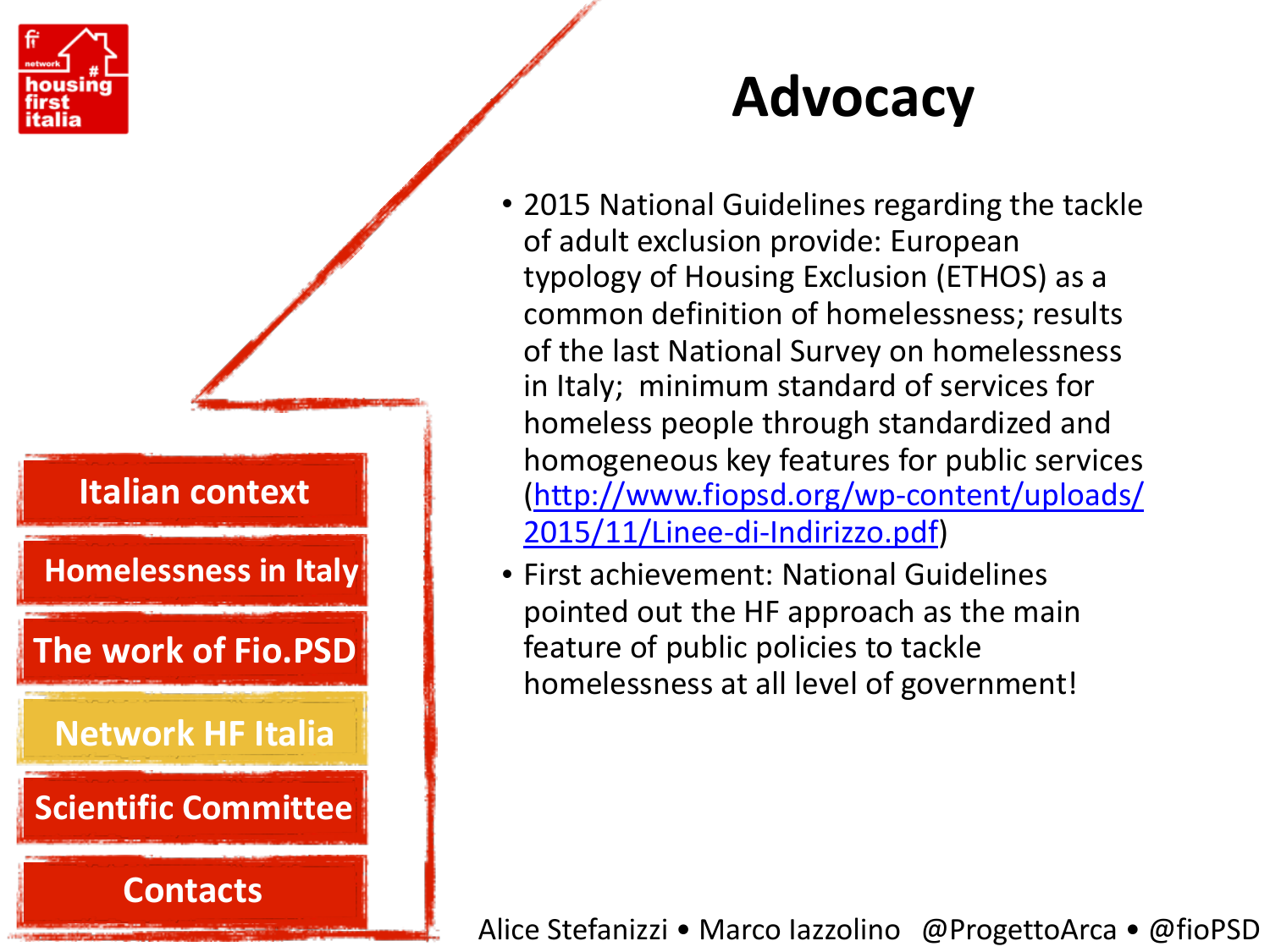

**Homelessness in Italy** 

**The work of Fio.PSD** 

**Network HF Italia** 

**Scientific Committee** 

**Contacts**

# **Creativity**

- Participatory approach
- Continuous training (workshop, webinar etc.)
- Sharing of staff among organizations
- Sharing of external supervision to reduce costs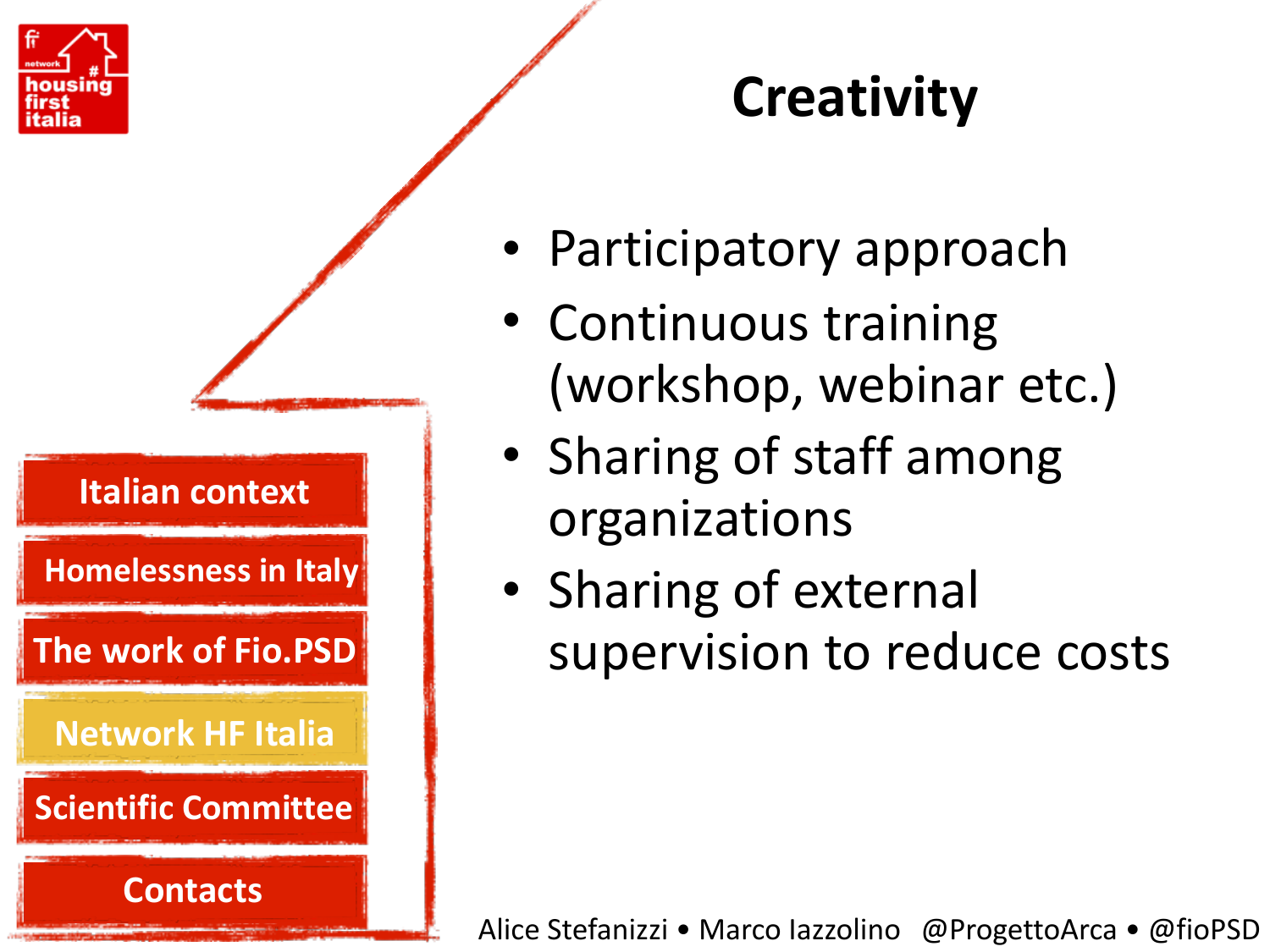

#### **More creativity**

- Open to a different population selection
- Technological equipment
- HF as part of the answer to migration crisis (Syria, Eritrea)

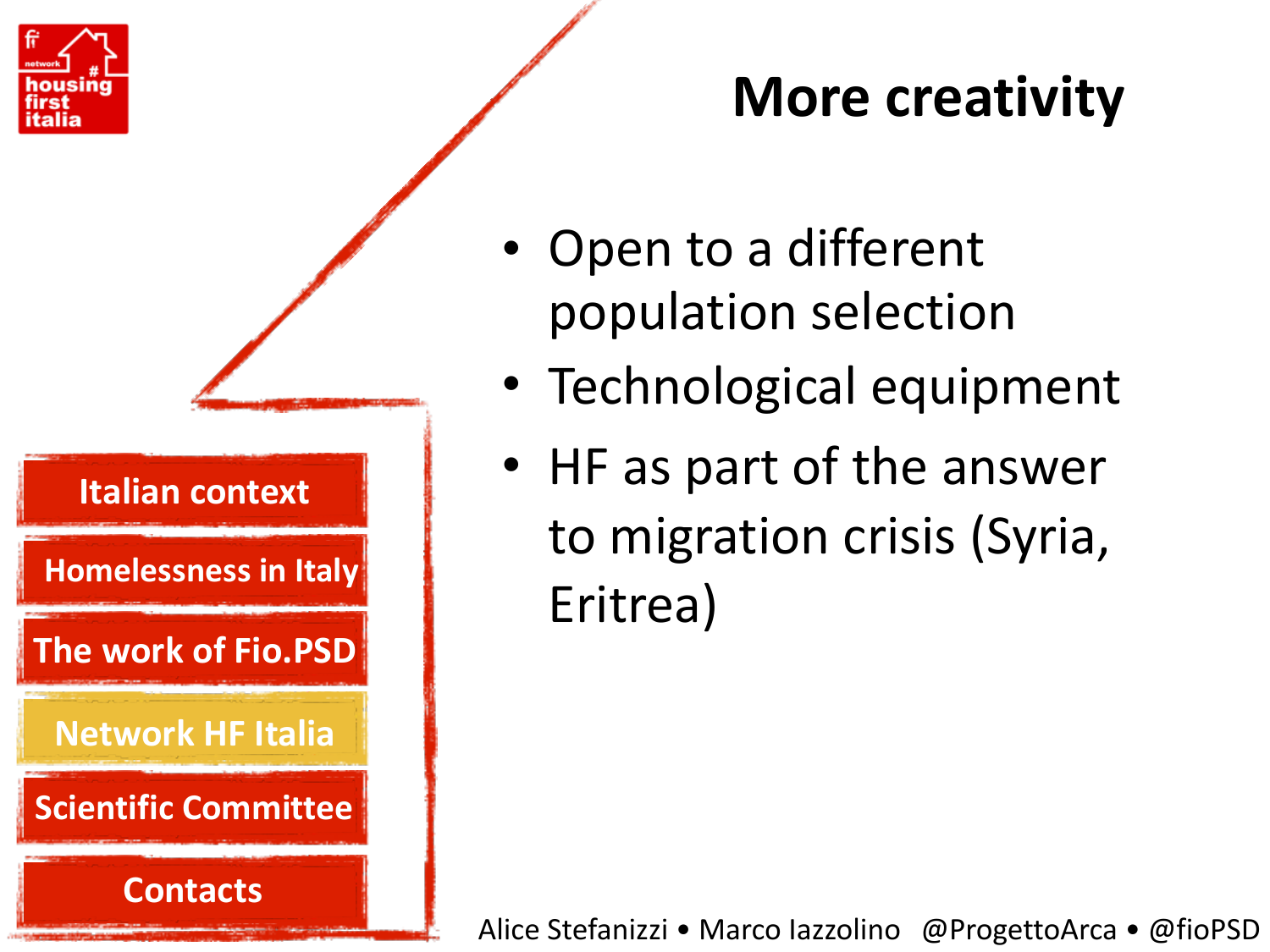

**Homelessness in Italy** 

**The work of Fio.PSD** 

**Network HF Italia** 

**Scientific Committee** 

**Contacts**

#### **Committee**

- 11 Italian universities
- Summer/WinterSchool
- Evaluation (ex ante, in itinere, ex post)
- International training (US, Canada, Portugal, Spain, France etc.)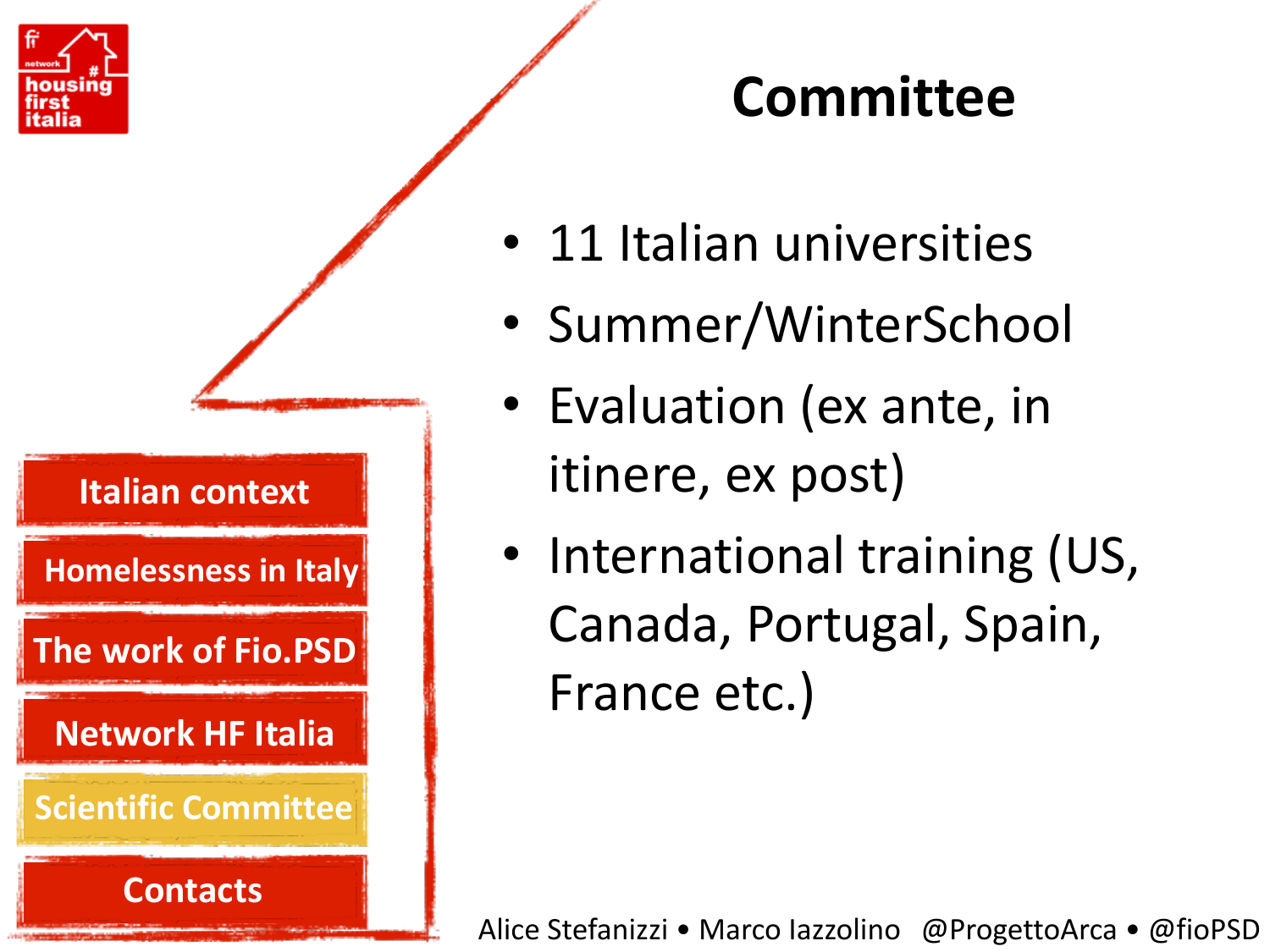

**Homelessness in Italy** 

**The work of Fio.PSD** 

**Network HF Italia** 

**Scientific Committee** 

**Contacts**

#### **Research**

- Cost of homelessness
- Social design
- Participatory approach
- Story telling (trauma, health, addiction)
- Harm reduction approaches
- Learning by doing!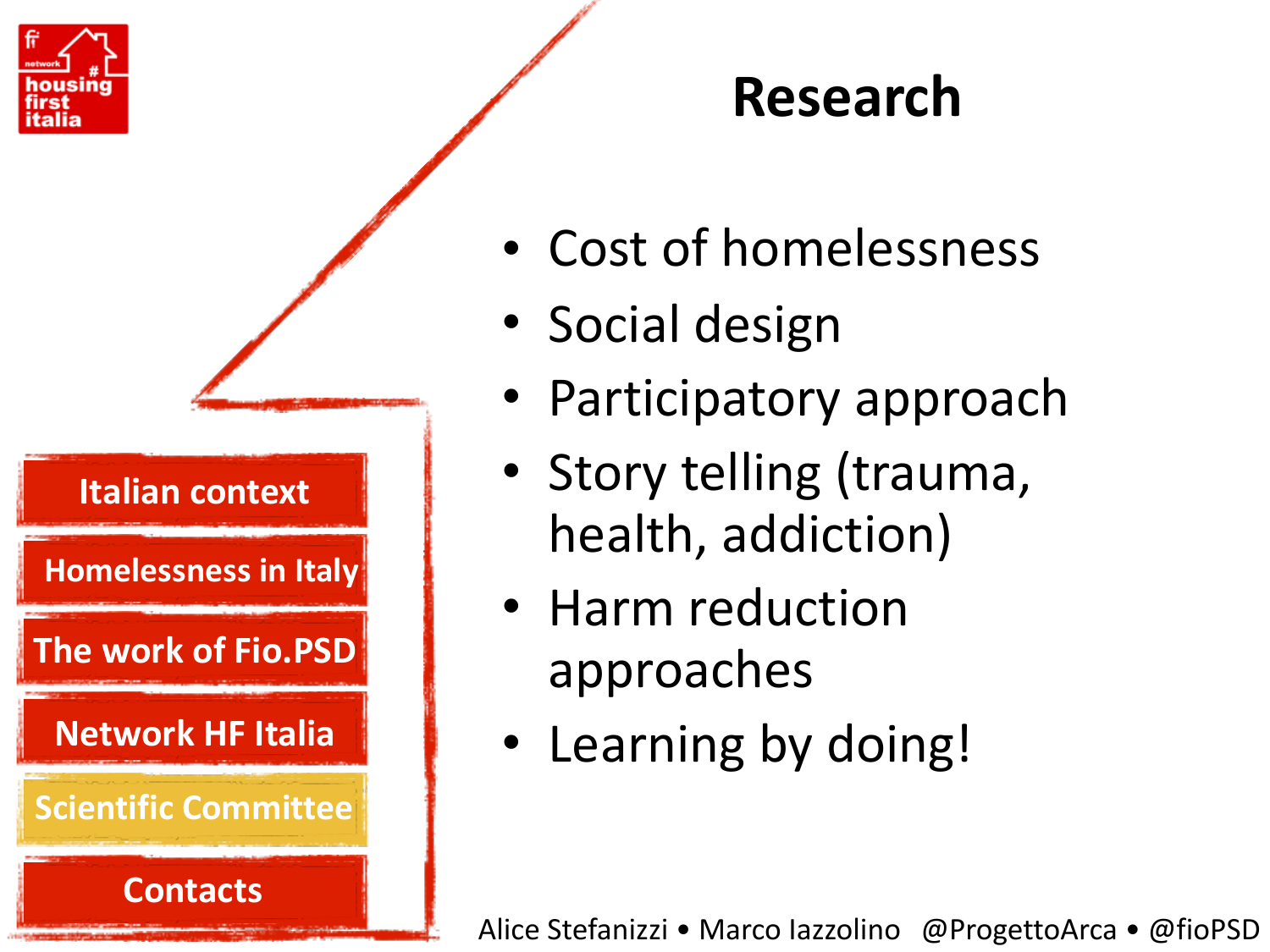

**Homelessness in Italy** 

**The work of Fio.PSD** 

**Network HF Italia** 

**Scientific Committee** 

**Contacts**

# **Fidelity**

- Translation and adaptation of the International Fidelity Scale (PTH)
- Comparative research
- Production of a Fidelity Scale focused on the Italian context